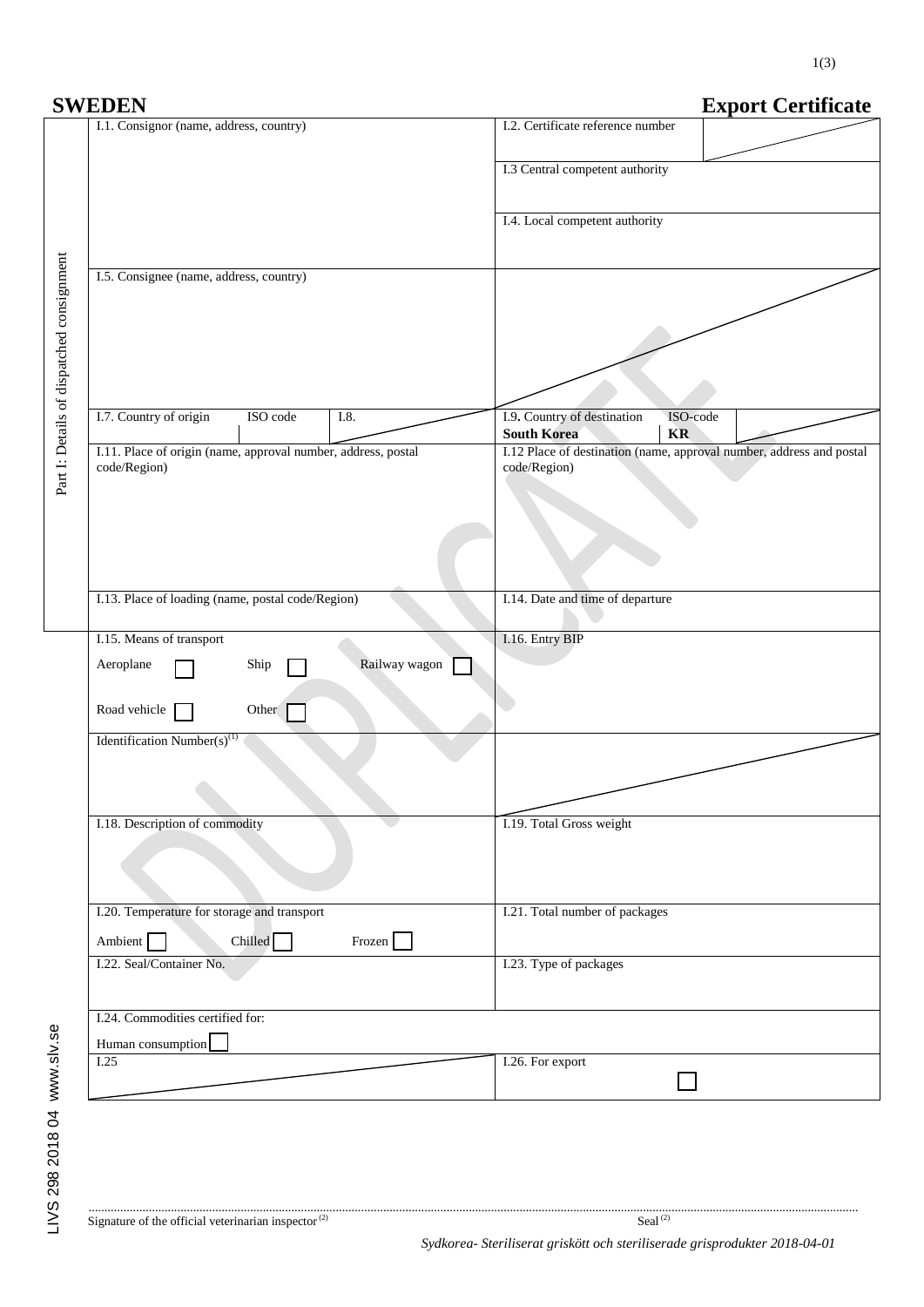## 2(3) **SWEDEN Sterilized pig meat and sterilized pig products for export to South Korea (KR)**

|                                                            |                                                                          |                                                                                                                | I'll vapole to bouth indica (1111)         |            |                       |                  |
|------------------------------------------------------------|--------------------------------------------------------------------------|----------------------------------------------------------------------------------------------------------------|--------------------------------------------|------------|-----------------------|------------------|
|                                                            |                                                                          |                                                                                                                | II.a. Certificate reference number         |            |                       |                  |
|                                                            |                                                                          |                                                                                                                |                                            |            |                       |                  |
| I.27. Identification of the commodities                    |                                                                          |                                                                                                                |                                            |            |                       |                  |
| Product name and<br>species of origin<br>(scientific name) | HS code                                                                  | Establishments (name, address, approval number)                                                                |                                            | Net weight | Number of<br>packages | Best before date |
|                                                            |                                                                          | Slaughterhouse(s)                                                                                              |                                            |            |                       |                  |
|                                                            |                                                                          | Cutting and/or processing plant(s)                                                                             |                                            |            |                       |                  |
|                                                            |                                                                          |                                                                                                                |                                            |            |                       |                  |
|                                                            |                                                                          | $\overline{\text{ Cold store}(s)}$                                                                             |                                            |            |                       |                  |
|                                                            |                                                                          |                                                                                                                |                                            |            |                       |                  |
|                                                            | Period of slaughtering (YY/MM/DD ~ YY/MM/DD)                             |                                                                                                                | Period of processing (YY/MM/DD ~ YY/MM/DD) |            |                       |                  |
|                                                            |                                                                          |                                                                                                                |                                            |            |                       |                  |
| I.28. Type of heat treatment                               |                                                                          |                                                                                                                |                                            |            |                       |                  |
|                                                            |                                                                          | Heat-sterilized (moist heat sterilization) to $\geq 121$ °C for 15~20 min, or $\geq 115$ °C for 35 min         |                                            |            |                       |                  |
|                                                            | Heat-sterilized (dry sterilization) to $\geq 160$ -170 °C for 1~2 hours. |                                                                                                                |                                            |            |                       |                  |
|                                                            |                                                                          | Heat-sterilized to $\geq 120$ °C for 4 min on core temperature (only for retort, canned and bottled products). |                                            |            |                       |                  |
|                                                            |                                                                          |                                                                                                                |                                            |            |                       |                  |

................................................................................................................................................................................................................................................... Signature of the official veterinarian<sup>(2)</sup> Seal<sup>(2)</sup> Seal<sup>(2)</sup>

*Sydkorea- Steriliserat griskött och steriliserade grisprodukter 2018-04-01*